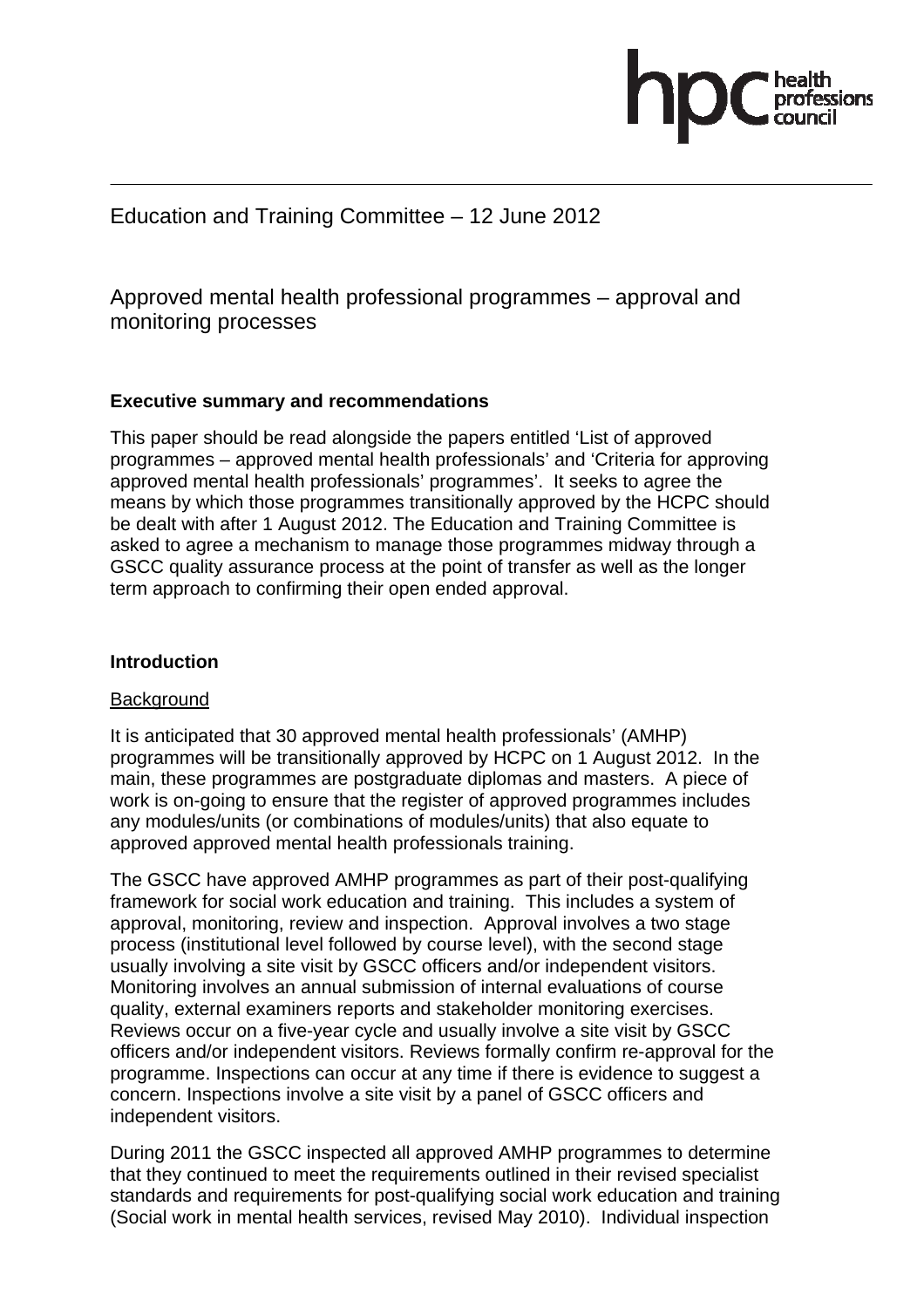reports have been published and all post inspection work complete. The GSCC is currently analysing trends from their AMHP work and is due to publish a composite report shortly.

#### On-going quality assurance work at the point of transfer

Given the recent GSCC inspection visits, it is anticipated that there will be minimal, if any, outstanding work in progress at the point of transfer. However, to manage the risk, should once arise, it is proposed that the mechanism outlined in appendix 1 is adopted by HCPC. The mechanism draws on executive and visitor expertise and assessment, with Education and Training Panels retaining any final decision-making powers. Decisions will be made on a case by case basis and be cognisant of the interim standards.

#### Approval and monitoring arrangements with the HCPC

Given the recent GSCC inspection visits and the requirement for HCPC to develop AMHP criteria, it is proposed that AMHP programmes remain transitionally approved for at least 18 months. In other words, there will be no scheduled approval visits to existing programmes until the 2013-2014 academic year. In exceptional circumstances, where concerns are raised or requests for new programmes are received, the approval and monitoring processes will be utilised.

In addition, it is proposed that the 30 AMHP programmes are visited over a two academic year period. The two academic years would be 2013-2014 and 2014- 2015. It is intended that all visits would be held by July 2015, with approval of all programmes confirmed by the 2015-2016 academic year at the latest.

These proposals aim to balance the needs of the statutory regulator with those of the education provider and are recommended for a number of reasons. Primarily, they recognise the intention and workload associated with the recent GSCC inspection process. Secondly, they offer a reasonable and feasible timescale for education providers without being overly-burdensome. Thirdly, they offer a realistic and achievable timescale given our resources, priorities and commitments to pre-registration social worker in England programmes and the existing fifteen professions.

The prioritisation within these two academic years would take into account existing quality assurance evidence transferred from the GSCC, information presented to HCPC after 1 August 2012 and where possible, be cognisant of and responsive to the demands on the education providers. Appendix 2 provides an indicative schedule. The finalisation and implementation of the schedule should become the delegated responsibility of the Director of Education from here on. .

### **Decision**

The Committee is asked to agree the following: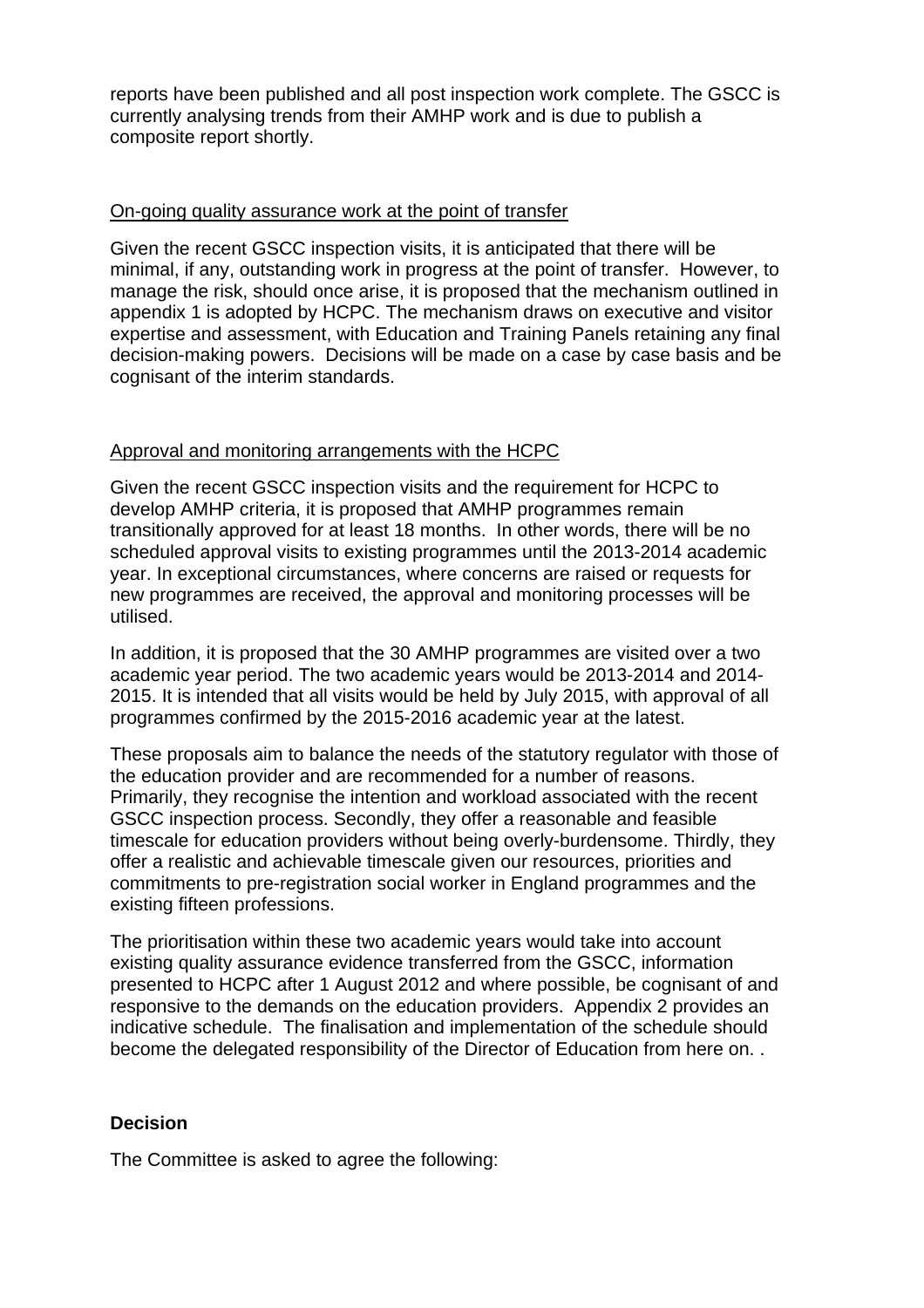- To approve the mechanism for managing those programmes midway through a GSCC quality assurance process at the point of transfer; and
- To approve the long term approach to approval and monitoring AMHP programmes.

## **Background information**

Education and Training Committee, 9 June 2011 - Approved mental health professionals (AMHPs)

### **Resource implications**

Resources have been accounted for in 2012-2013 Education Department work plan and budget, and will be taken forward into future work plans and budgets.

### **Financial implications**

Finance resources have been accounted for in 2012-2013 Education Department work plan and budget, and will be taken forward into future work plans and budgets.

### **Appendices**

- Appendix 1 Mechanism for considering AMHP programmes midway through a GSCC quality assurance process at the point of transfer
- Appendix 2 Indicative approval visit schedule for AMHP programmes

### **Date of paper**

30 May 2012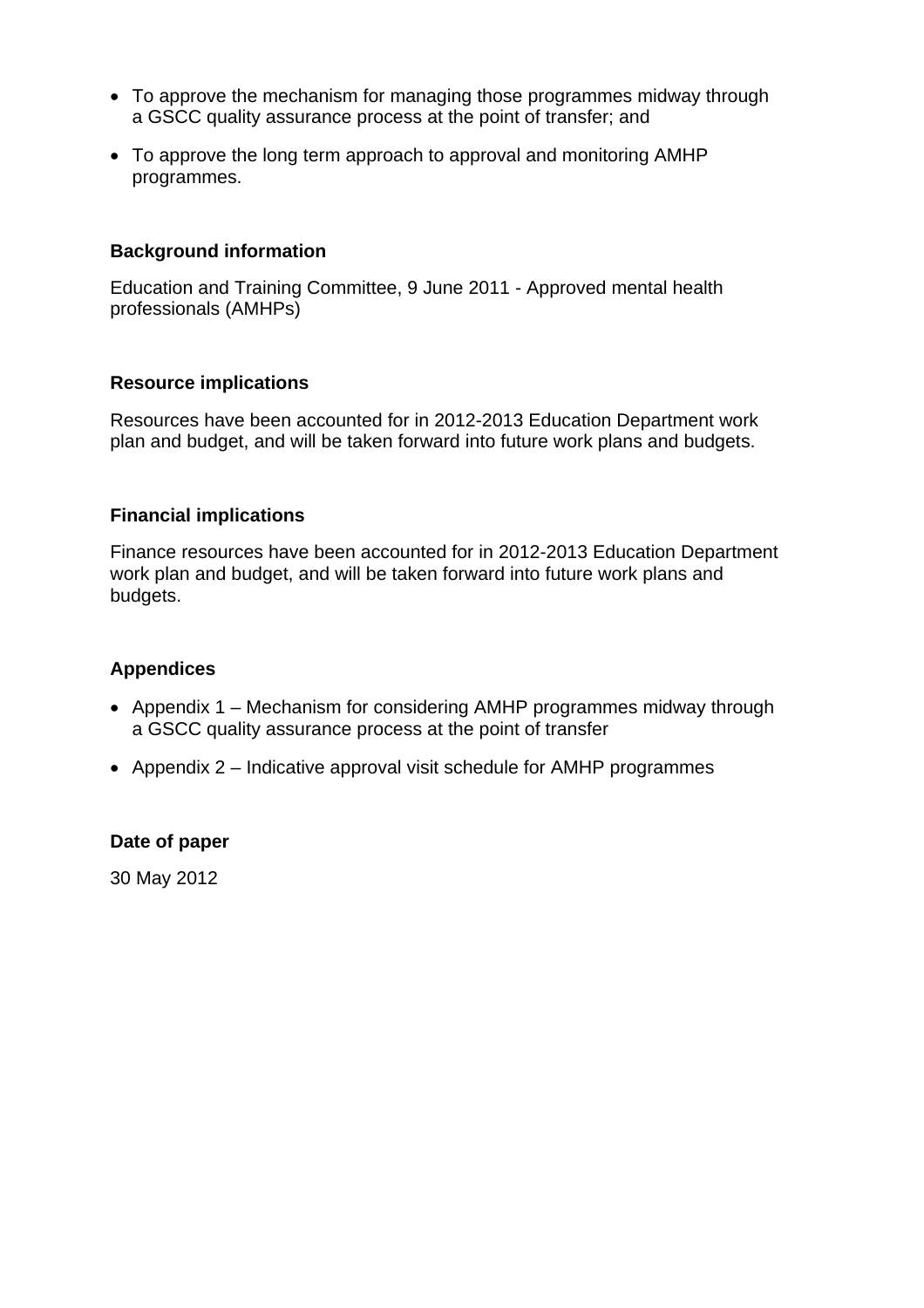Appendix 1 **–** Mechanism for considering AMHP programmes midway through a GSCC quality assurance process at the point of transfer